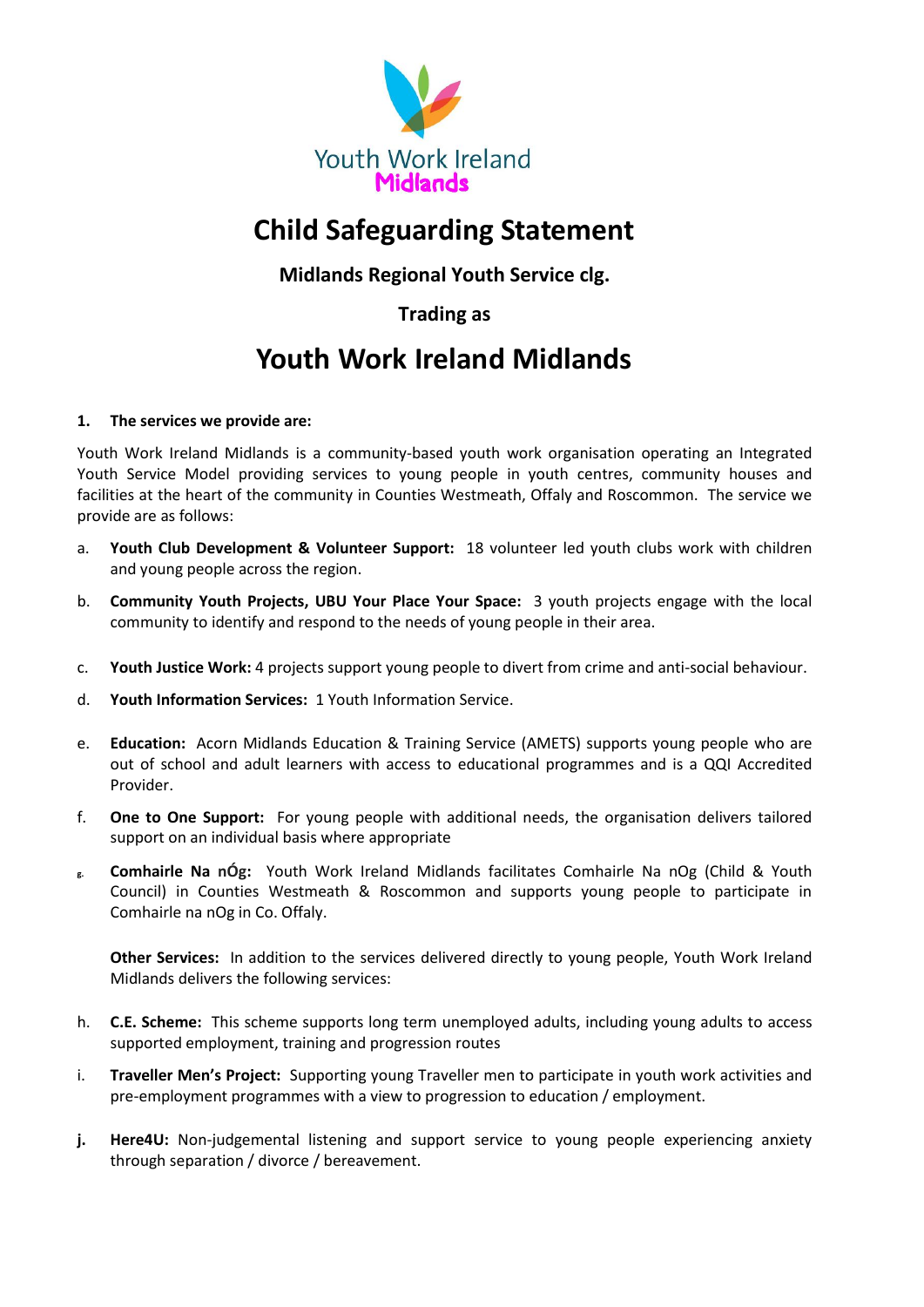**k. International Programmes:** Supporting young people to engage in development under the Erasmus+ programme including Transnational Youth Work activities, European Voluntary Service and Youth Exchanges

### **2. Principles to Safeguard Children from Harm:**

Youth Work Ireland Midlands is committed to the principles laid out in Children First: National Guidance for the Protection and Welfare of Children 2017. These are:

- The safety and welfare of children is everyone's responsibility.
- The best interests of the child should be paramount.
- The overall aim in all dealings with children and their families is to intervene proportionately to support families to keep children safe from harm.
- Interventions by the State should build on existing strengths and protective factors in the family.
- Early intervention is key to getting better outcomes. Where it is necessary for the State to intervene to keep children safe, the minimum intervention necessary should be used.
- Children should only be separated from parents/carers when alternative means of protecting them have been exhausted.
- Children have a right to be heard, listened to and taken seriously. Taking account of their age and understanding, they should be consulted and involved in all matters and decisions that may affect their lives.
- Parents/carers have a right to respect, and should be consulted and involved in matters that concern their family.
- A proper balance must be struck between protecting children and respecting the rights and needs of parents/carers and families.
- Child protection is a multiagency, multidisciplinary activity. Agencies and professionals must work together in the interests of the children.

#### **3. Risk assessment of potential harm to children whilst availing of our services:**

Youth Work Ireland Midlands has included the risk of harm to a child as a new category in the organisations Risk Management Policy & Procedures. A comprehensive risk assessment has been conducted to identify potential areas of harm and to implement measures to reduce the risk as per the Risk Management Process.

| <b>Risk</b><br>Identified:                                                                    | <b>Procedures in Place to Manage Identified Risk:</b>                                                                                                                                                                                                                                                                                                                                                                                                                                                                                                                                                                                                                                                                                                                                                                                                                                                                                                            |
|-----------------------------------------------------------------------------------------------|------------------------------------------------------------------------------------------------------------------------------------------------------------------------------------------------------------------------------------------------------------------------------------------------------------------------------------------------------------------------------------------------------------------------------------------------------------------------------------------------------------------------------------------------------------------------------------------------------------------------------------------------------------------------------------------------------------------------------------------------------------------------------------------------------------------------------------------------------------------------------------------------------------------------------------------------------------------|
| 1. A member<br>of the<br>organisation<br>fails to report<br>an issue or<br>concern of<br>harm | Safeguarding Statement has been circulated to all staff and volunteers.<br>$\bullet$<br>Mandated reporters have been identified and made aware of and briefed<br>$\bullet$<br>on their mandatory reporting and assisting obligations.<br>Safeguarding is a standing item for staff induction, staff meetings and staff<br>$\bullet$<br>supervision.<br>The Designated Liaison Person (DLA) is clearly identified to all staff and<br>$\bullet$<br>volunteers.<br>Reporting and safeguarding issues are reiterated to staff and volunteers at<br>$\bullet$<br>all external events.<br>Safeguarding is a standing item in Management Reports for Board<br>$\bullet$<br>meetings.<br>Plans, projects and programmes are safeguard-proofed to ensure<br>$\bullet$<br>compliance with Children First legislation and practice, and to identify any<br>risk to young people.<br>Staff disciplinary and volunteer code of behaviour are updated to include<br>$\bullet$ |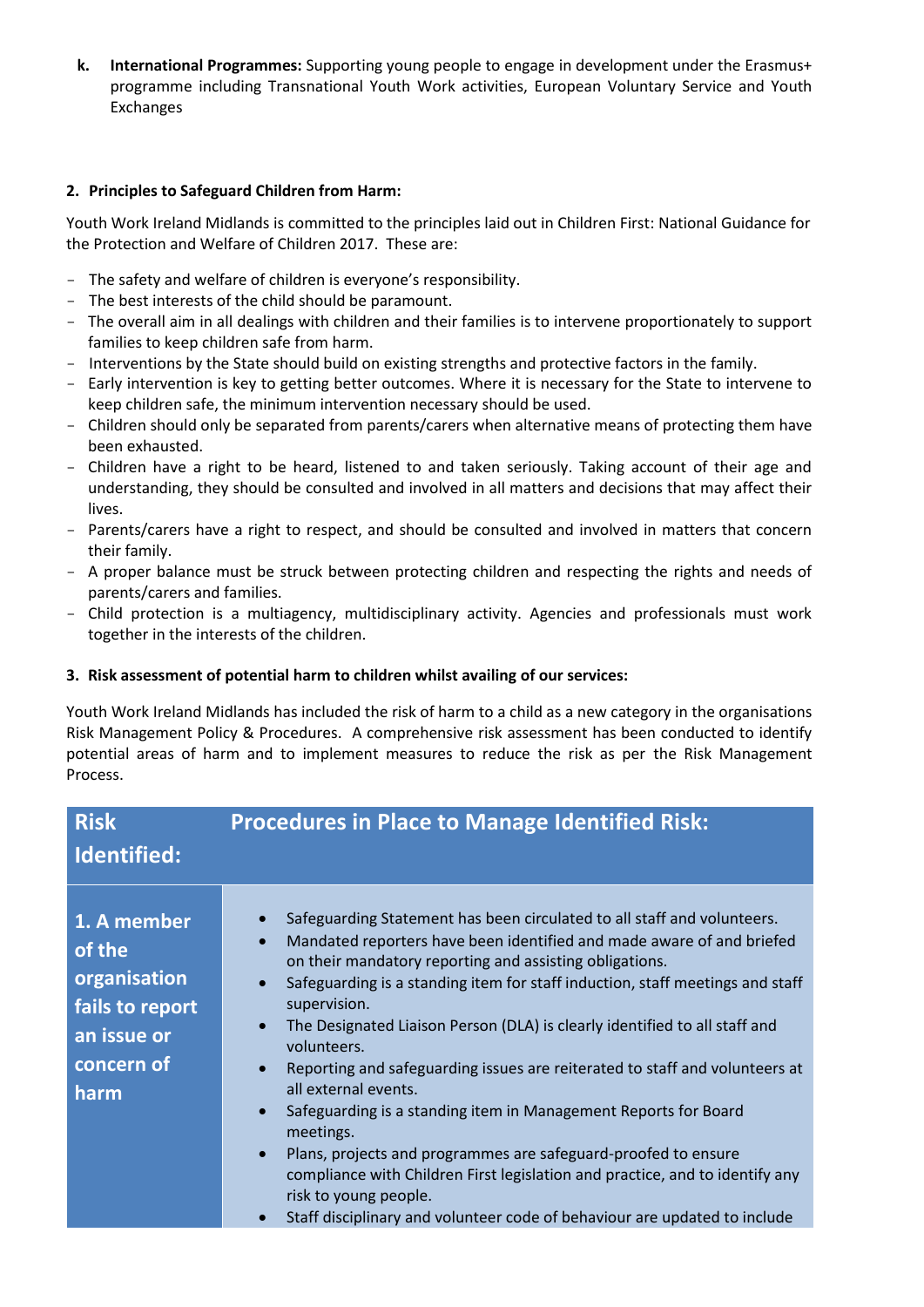|                                                                                                                                                          | failure to report a concern or harm, as set out in the appropriate reporting<br>procedures.<br>All staff and volunteers undertake agreed briefing and trainings as per our<br>$\bullet$<br>procedures and guidelines including the E-Learning module.                                                                                                                                                                                                                                                                                                                                                                                                                                                                                                                                                                                                                                                                                                                                                                                                                                                                                                                                                                                                                                                                                                                                                                                                                                                    |
|----------------------------------------------------------------------------------------------------------------------------------------------------------|----------------------------------------------------------------------------------------------------------------------------------------------------------------------------------------------------------------------------------------------------------------------------------------------------------------------------------------------------------------------------------------------------------------------------------------------------------------------------------------------------------------------------------------------------------------------------------------------------------------------------------------------------------------------------------------------------------------------------------------------------------------------------------------------------------------------------------------------------------------------------------------------------------------------------------------------------------------------------------------------------------------------------------------------------------------------------------------------------------------------------------------------------------------------------------------------------------------------------------------------------------------------------------------------------------------------------------------------------------------------------------------------------------------------------------------------------------------------------------------------------------|
| <b>2. An</b><br>allegation,<br>complaint or<br>report of abuse<br>is made<br>against a<br>volunteer, staff<br>member or<br>other third<br>party engaged: | A clear procedure for raising concern and complaint against staff and/or<br>$\bullet$<br>volunteers is in place.<br>A clear procedure is in place for the reporting and management of<br>$\bullet$<br>investigation of allegations against any member of staff /volunteer.<br>Staff and volunteer codes of conduct are in place and either informed as<br>$\bullet$<br>part of staff induction, or as part of the initial briefing and training for<br>volunteers. Regional staff and volunteers will have been through their<br>local compulsory briefings and trainings.<br>All staff and volunteers are subject to our recruitment and selection<br>$\bullet$<br>process.<br>All staff and volunteers are subject to an initial and repeat Garda Vetting<br>$\bullet$<br>through the National Vetting Bureau prior to commencement of any<br>duties/role with organisation.<br>A procedure is in place for dealing with complaints made against third<br>$\bullet$<br>party such as contractors and or others engaged with Youth Work Ireland<br>Midlands.<br>Youth Work Ireland Midlands has a Memorandum of Understanding in<br>$\bullet$<br>place with key partners.<br>It is the policy of Youth Work Ireland Midlands to support investigations by<br>$\bullet$<br>An Garda Siochana and/or Tusla as requested.<br>Youth Work Ireland Midlands's Service Level Agreement (SLA),<br>$\bullet$<br>Constitution and compliance function include and reference safeguarding<br>and child protection. |
| 3. Allegation,<br>report or<br>observation of<br>peer abuse of<br>peer:                                                                                  | A clear procedure is in place for reporting all issues of harm or concern by<br>all staff and volunteers as appropriate.<br>There is a clear procedure for raising complaints.<br>A clear policy and procedure on anti-bullying is in place.<br>$\bullet$<br>All volunteers and staff are trained in line with Children First National<br>Guidance for the Protection and Welfare of Children 2017.<br>All events are adequately planned staffed and supervised.<br>$\bullet$<br>All groups and activities will have a set of agreed ground rules that have<br>$\bullet$<br>been discussed and agreed with young people.<br>Staff and volunteer training covers dealing with bullying and<br>$\bullet$<br>discriminatory behaviour.<br>All venues are checked, and risk assessed with actions identified in the<br>$\bullet$<br>planning and delivery of any events.                                                                                                                                                                                                                                                                                                                                                                                                                                                                                                                                                                                                                                     |
| 4. Activities,<br>programmes<br>and events<br>may create a<br>level of<br>additional risk                                                                | All activities, events and programmes are planned to include a full risk<br>$\bullet$<br>assessment.<br>All participants provide informed consent to activities.<br>$\bullet$<br>All staff are briefed and will have undertaken appropriate induction,<br>$\bullet$<br>briefing and training.<br>Bona Fides of third party providers are checked, including qualifications<br>$\bullet$<br>and vetting.<br>All off site events are subject to a pre-visit check and are risk assessed.<br>Programmes are either in house or from a bona fide source that has an                                                                                                                                                                                                                                                                                                                                                                                                                                                                                                                                                                                                                                                                                                                                                                                                                                                                                                                                          |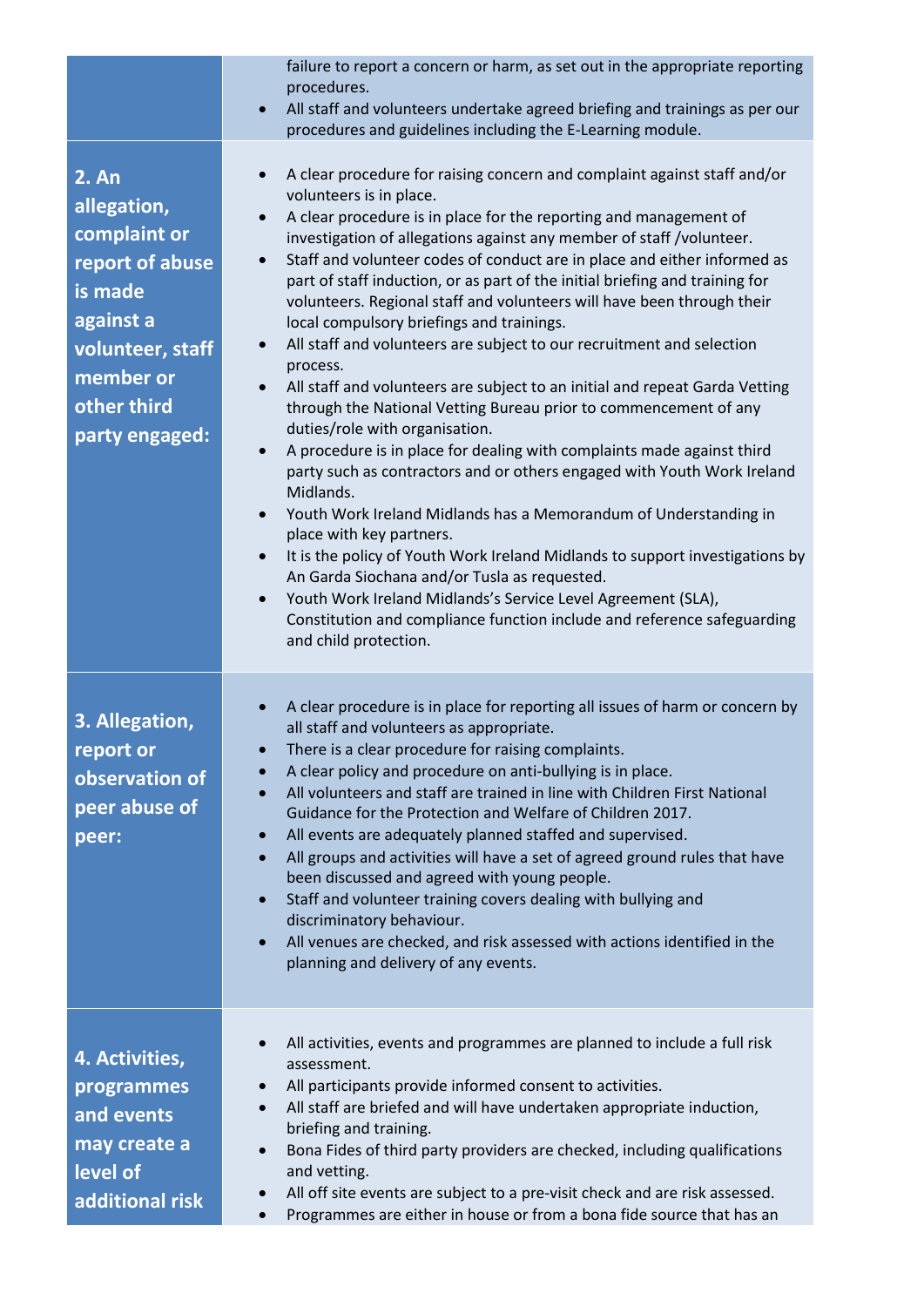| due to the<br>nature of the<br>event: | evidence base in practice and are both age and young person proofed.<br>Staff and volunteers are bound by the code of conduct and internal<br>$\bullet$<br>policies and procedures and are expected to act within their duties in Loco<br>Parentis.<br>Controls identified through the risk assessment are put in place.<br>$\bullet$<br>All planning is young person centred and is cognisant of the group and<br>$\bullet$<br>community that is taking part. |
|---------------------------------------|----------------------------------------------------------------------------------------------------------------------------------------------------------------------------------------------------------------------------------------------------------------------------------------------------------------------------------------------------------------------------------------------------------------------------------------------------------------|
| 5. Possibility of<br>abuse through    | All the above applies to online activities, and to instances of abuse causing harm<br>or concern.                                                                                                                                                                                                                                                                                                                                                              |
| online activity:                      | In addition, Youth Work Ireland Midlands:<br>Monitors online activity.<br>Has produced and delivers online guidelines, supports and training for<br>young people, volunteers and staff.<br>Any activity that is unacceptable or reportable that occurs in an online or<br>$\bullet$<br>other media format will be dealt with in the appropriate way and through<br>the relevant procedures.                                                                    |

### **5. Procedures:**

Our Child Safeguarding Statement has been developed in line with requirements under the Children First Act 2015, Children First: National Guidance for the Protection and Welfare of Children and Tusla's Child Safeguarding: A Guide for Policy, Procedure and Practice. In addition to the procedures listed in our risk assessment, the following procedures support our intention to safeguard children while they are availing of our services.

- Procedure for the management of allegations of abuse or misconduct against workers/volunteers by a young person while availing of our service.
- Procedure for the safe recruitment and selection of workers and volunteers to work with young people.
- Procedure for provision of and access to child safeguarding training and information, including the identification of the occurrence of harm.
- Procedure for the reporting of child protection or welfare concerns to Tusla.
- Procedure for maintaining a list of mandated persons.
- Procedure for appointing a relevant person.

All procedures listed are available on request.

#### **6. Implementation:**

Our service is committed to the implementation of this Child Safeguarding Statement and the procedures that support our intention to keep children safe from harm while availing of our services. This Child Safeguarding Statement will be reviewed by March 2024 or as soon as practicable after there has been a material change in any matter to which the statement refers.

Signed: Geraldine Lacey, CEO.

**For queries please contact: Geraldine Lacey,** [glacey@youthworkmidlands.org](mailto:glacey@youthworkmidlands.org) / 086 1237142 / 090 6477075